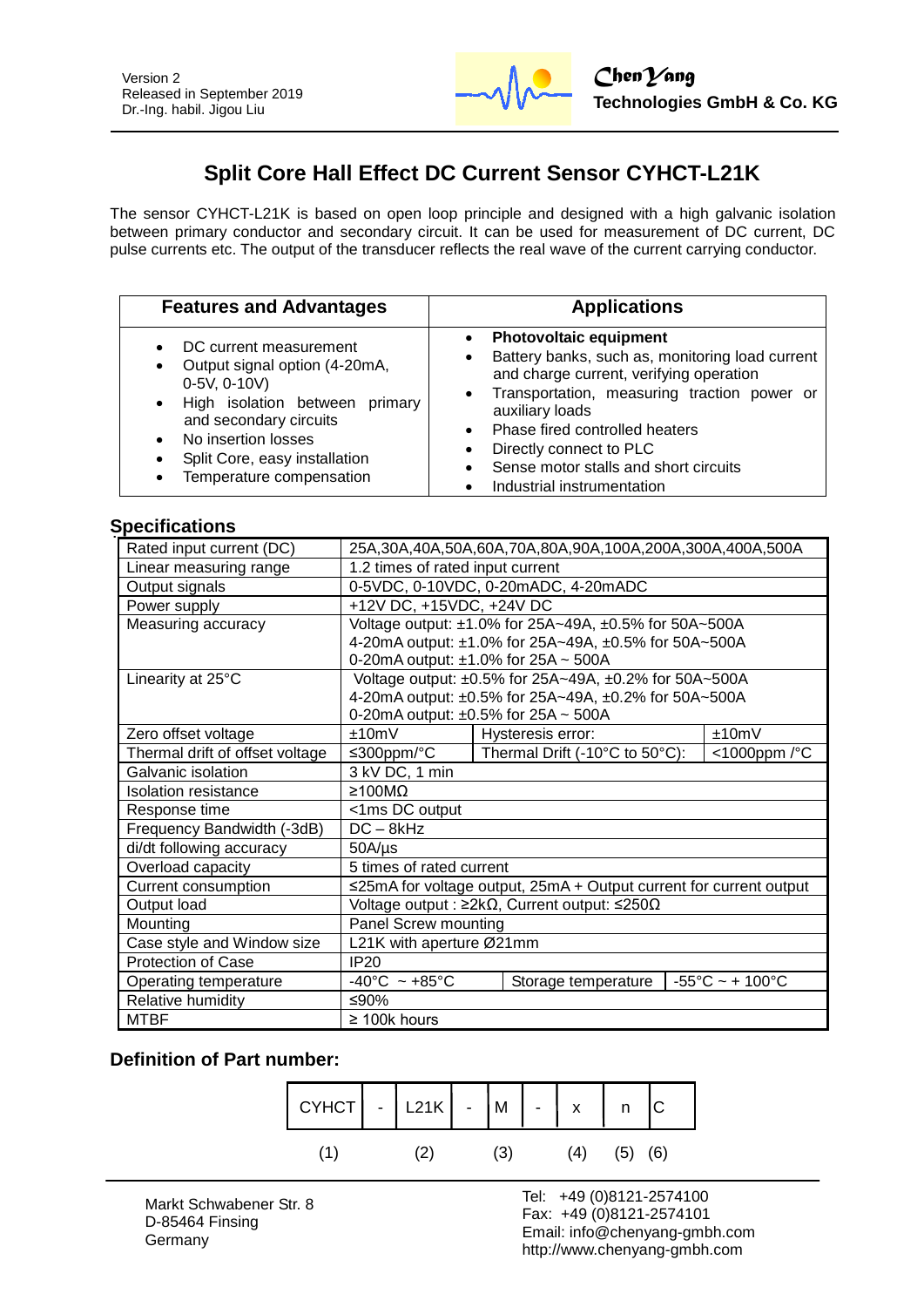Version 2 Released in September 2019 Dr.-Ing. habil. Jigou Liu



| (1)            | (2)              | (3)                                                                                                                            | (4)                                                                       | (5)                                                | (6)                                                          |
|----------------|------------------|--------------------------------------------------------------------------------------------------------------------------------|---------------------------------------------------------------------------|----------------------------------------------------|--------------------------------------------------------------|
| Series<br>name | Case<br>style    | Rated Input current<br>$(M=U/B \, m)$                                                                                          | Output signal                                                             | Power supply                                       | Connector                                                    |
| I СҮНСТ        | <sub>-21</sub> K | $m = 25A$ , 30A, 40A, 50A,<br>60A, 70A, 80A, 90A, 100A,<br>200A, 300A, 400A, 500A<br>(other input current<br>between 25A-500A) | $x=3: 0-5V$ DC<br>$x=4: 0-20mA DC$<br>$x=5: 4-20mA$ DC<br>$x=8: 0-10V$ DC | $n=2: +12V$ DC<br>$n=3: +15V$ DC<br>$n=4: +24V$ DC | $C=M$ : Molex<br>Connector<br>$C = P$ : Phoenix<br>Connector |

- U: unidirectional; B: bidirectional (please give U or B in the part number)
- **Example 1:** CYHCT-L21K-U100A -34M, Hall Effect DC Current sensor with Molex connector Output signal: 0-5V DC Power supply: +24V DC Rated input current: 0-100A DC
- **Example 2:** CYHCT-L21K-U100A -54P, Hall Effect DC Current sensor with Phoenix connector Output signal: 4-20mA DC Power supply: +24V DC Rated input current: 0-100A DC

## **DIMENSIONS (mm)**



![](_page_1_Picture_9.jpeg)

OFS: Offset Adjustment GIN: Gain Adjustment

Dimensions: 61mm x 60mm x 16mm, Aperture: Ø20 mm

#### **Pin Arrangement**

- 1: Vcc
- 2: GND
- 3: Signal Output
- 4: GND

Markt Schwabener Str. 8 D-85464 Finsing **Germany**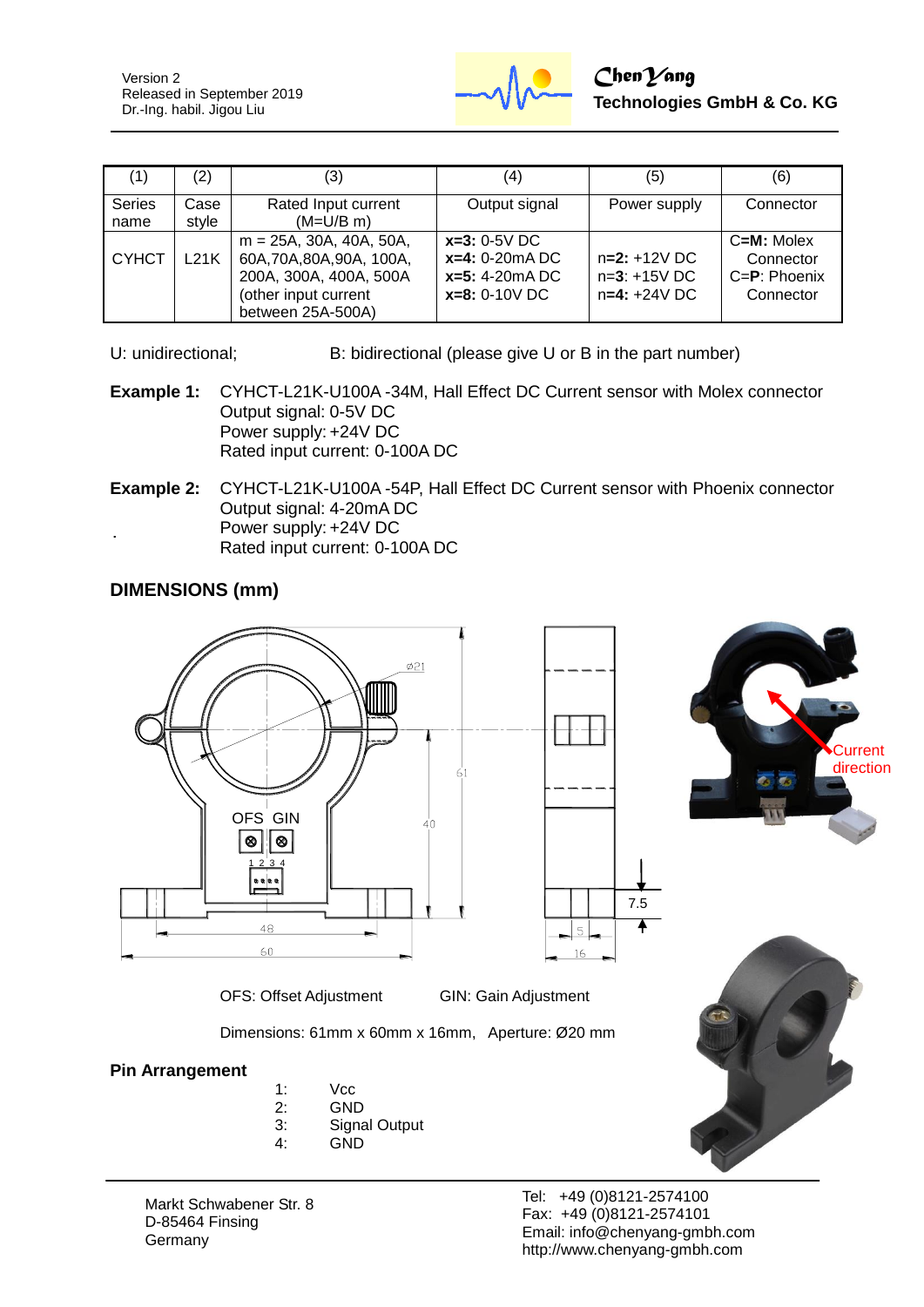Version 2 Released in September 2019 Dr.-Ing. habil. Jigou Liu

![](_page_2_Picture_1.jpeg)

# **CONNECTIONS**

The current carrying cable must pass through the window. The phase of output is the same as that of the current passing the window in the direction of the arrow indicated on the case.

### **Wiring of Terminals for voltage output:**

![](_page_2_Figure_5.jpeg)

Relation between Input and Output:

| Sensor CYHCT-L21K-U100A-34 |                    |  |
|----------------------------|--------------------|--|
| Input current (A)          | Output voltage (V) |  |
|                            |                    |  |
| 25                         | 1.25               |  |
| 50                         | 2.5                |  |
| 75                         | 3.75               |  |
|                            |                    |  |

1: Power supply; 2: GND; 3: Voltage Output

#### **Wiring of Terminals for Current Output:**

![](_page_2_Figure_10.jpeg)

1: Power supply; 2: GND; 3: Current Output

Relation between Input and Output (for  $R_m=250 \Omega$ ):

| Sensor CYHCT-L21K-U100A-54 |                       |                       |  |
|----------------------------|-----------------------|-----------------------|--|
| Input current (A)          | Output current lo(mA) | Output voltage Vo (V) |  |
|                            |                       |                       |  |
| 25                         |                       |                       |  |
| 50                         |                       |                       |  |
|                            |                       |                       |  |
|                            |                       |                       |  |

#### **Notes:**

- 1. Connect the terminals of power source, output respectively and correctly, never make wrong connection.
- 2. Two potentiometers can be adjusted, only if necessary, by turning slowly to the required accuracy with a small screw driver.
- 3. The best accuracy can be achieved when the window is fully filled with bus-bar (current carrying conductor).
- 4. The in-phase output can be obtained when the direction of current of current carrying conductor is the same as the direction of arrow marked on the transducer case.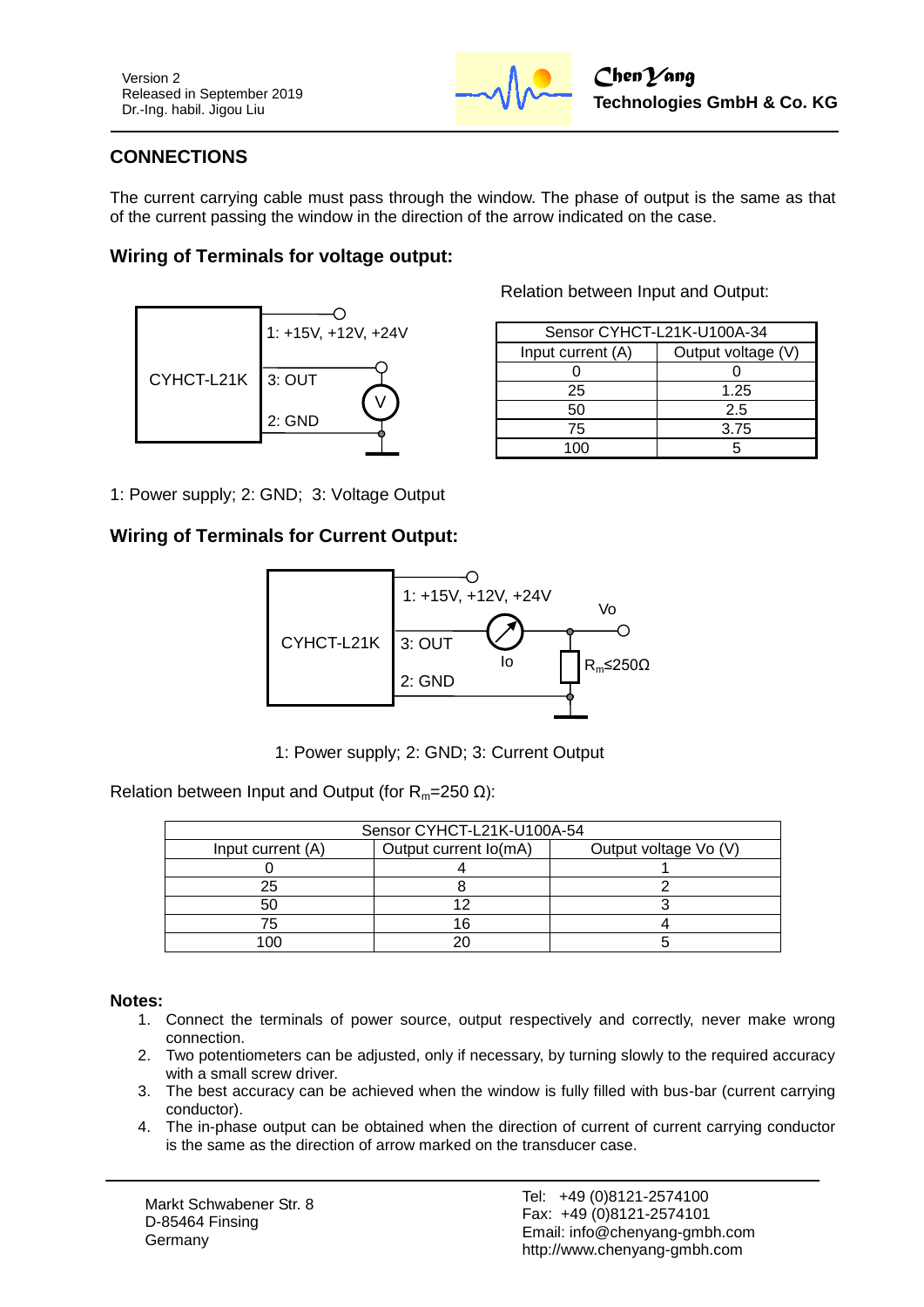![](_page_3_Picture_1.jpeg)

# **DIN Rail Adapter CY-DRA88**

The DIN Rail Adapter CY-DRA88 is designed for mounting the sensor on 35mm DIN Rail. It has the size 70 x 24 x 23mm. The height from bottom to mounting surface is 14.8mm.

![](_page_3_Picture_5.jpeg)

![](_page_3_Figure_6.jpeg)

Markt Schwabener Str. 8 D-85464 Finsing Germany